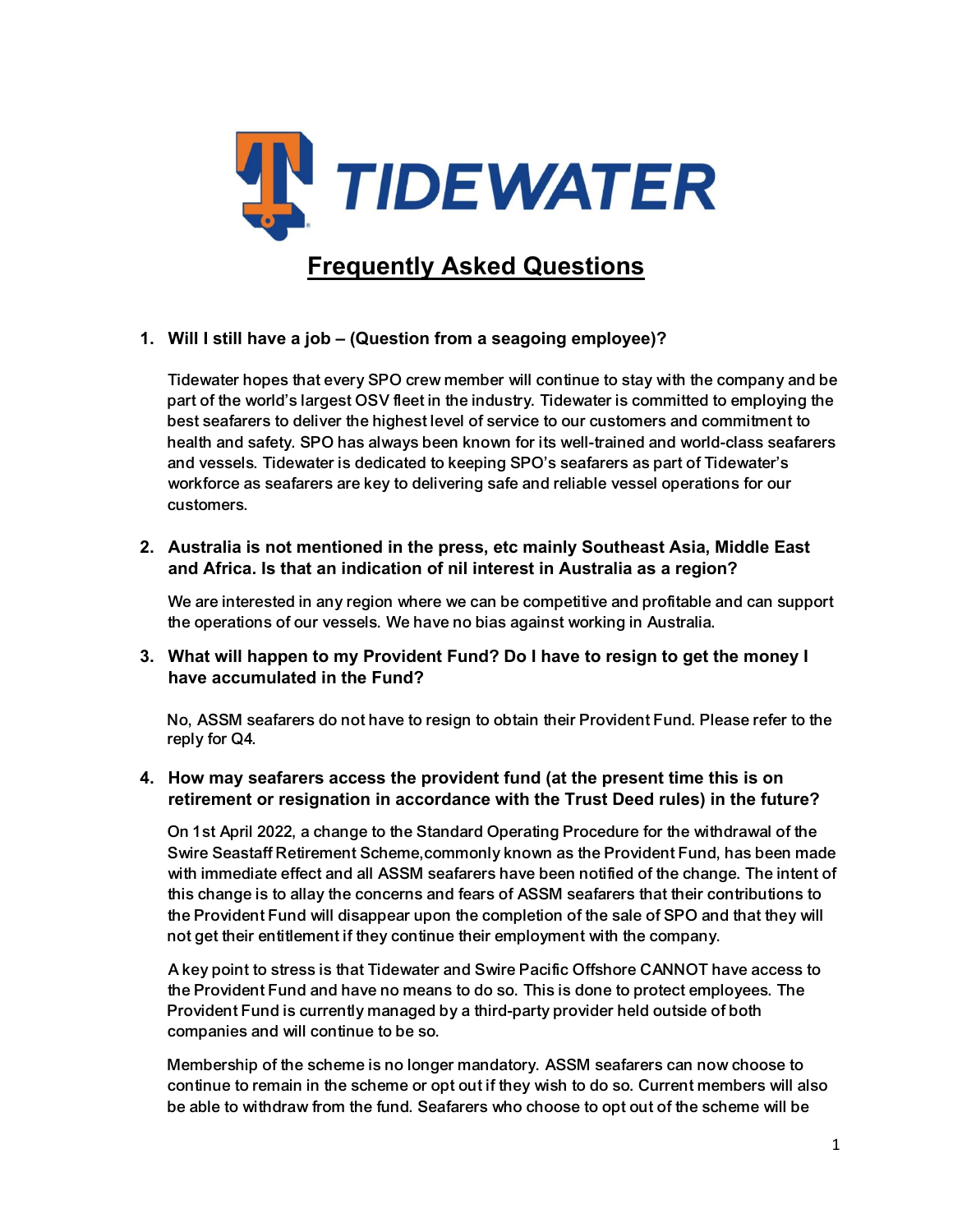required to submit a handwritten and signed letter to indicate that they wish to resign only for the purpose of withdrawing from the scheme and to collect their fund entitlement, but that they wish to continue their sea service with the company. Please note that ASSM seafarers must be at home or on leave when submitting the request letter to opt out of the scheme. Upon exit from the scheme, seafarers will no longer be eligible for advancement on salary loans in future except for repayment during a tour of duty. No action is required for seafarers who choose to remain in the scheme for the time being.

Tidewater will need time to review the scheme and other employees' benefits across SPO and Tidewater to determine the best way moving forward in a manner that will be consistent with both SPO and Tidewater employees. More information will be provided when ready.

### **5. For the Ghanaian crew, are you only employing them on boats working on Ghana waters? Or also in other parts of Africa / the world?**

Tidewater is open to employing Ghanaian crew in Ghana as well as other parts of the world as long as it is in compliance with local jurisdiction and manning requirements.

## **6. Are you planning for the Ghanaian crew to work with your current local manning agencies? Or do you have plans to retain Adonai (SPO manning agency) as one of your local manning agencies in Ghana?**

Tidewater is buying SPO Holdings Ltd, which is the holding company for all the SPO Group entities including Swire Adonai and ASSM. As such, there will be no change to the local manning arrangements with SPO's manning agency, Adonai.

# **7. Does Tidewater intend to offer current SPO employees with permanent contracts? As you will already be aware, many SPO seafarers are currently under a permanent contract which is extremely important to us all for job and financial security.**

At this point in time, there are no proposed changes to day-to-day processes, operations, employment terms, wages, or team structures across any business unit. After the sale is complete, it will take time for the company to review business operations, employment contracts, distribute Tidewater policies and agreements, and ensure contracts and payrates are standardized across both fleets and aligned with current market rates. We are at the early stages of this acquisition, and it will take time to understand current business operations and how to best operate moving forward. If any changes plan to occur, we will share the information openly across the business and with advance notice.

# **8. For Filipino crew, is there a standard term of contract amongst Filipino officers and crew employed by Tidewater under the different manning agencies in The Philippines? If not, are the differences based on area of operation of assigned vessel or as per manning agency?**

At this point, there are no proposed changes to day-to-day processes, operations, employment terms, wages or team structures across any business unit. After the sale is complete, it will take time for the company to review business operations, employment contracts, distribute Tidewater polices and agreements and ensure that contracts and payrates are standardized across both fleets and aligned with current market rates.